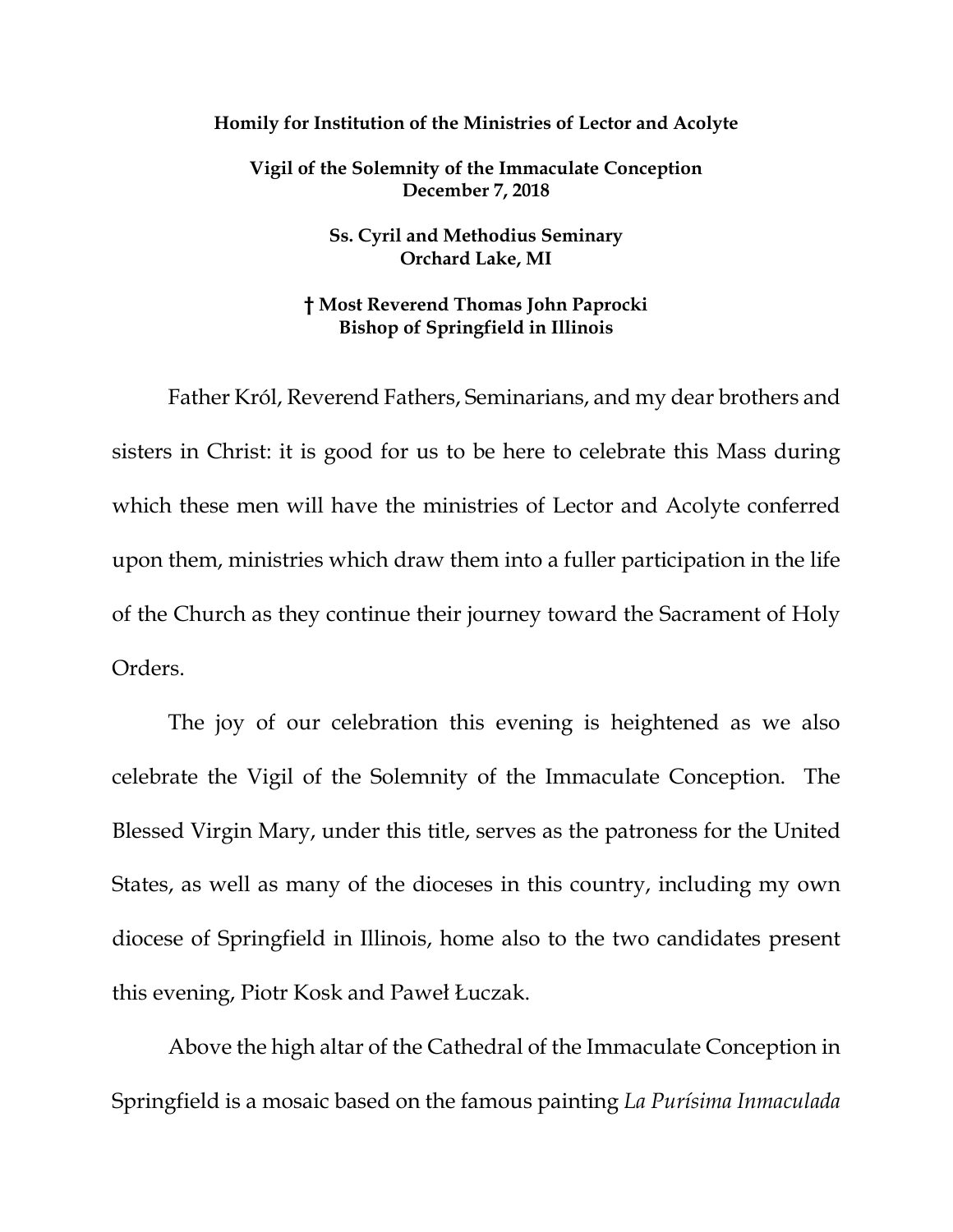*Concepción*, by the Spanish artist Bartolomé Esteban Murillo. Above the mosaic are the words: *Macula non est in te*, Latin for "there is no stain in you" (Songs 4:7), words which come from the Song of Songs and which point to the person of the Blessed Virgin Mary, who was given the singular grace of being conceived without the stain of original sin.

This unique gift conferred upon our Blessed Mother must not be understood in isolation apart from the broader story of salvation history. In fact, it is only by situating this event in the overall plan to restore humanity back to right relationship with God that it finds its meaning and significance.

<span id="page-1-2"></span><span id="page-1-1"></span><span id="page-1-0"></span>In the beginning, when God created man and woman, He created them to share in the blessed life of communion with God and one another. Through their disobedience to God, however, that communion was ruptured. Not willing to abandon mankind, the pinnacle of His creation, God, in a sheer act of goodness and love, set in motion a plan to restore that communion. In our first reading, we hear the first announcement of this plan when the Lord tells Satan: "I will put enmity between you and the woman, and between your offspring and hers; he will strike at your head, while you strike at his heel." (Gen. 3:15) The woman of whom the Lord speaks is Mary, the New Eve. Her offspring is, of course, Jesus, the New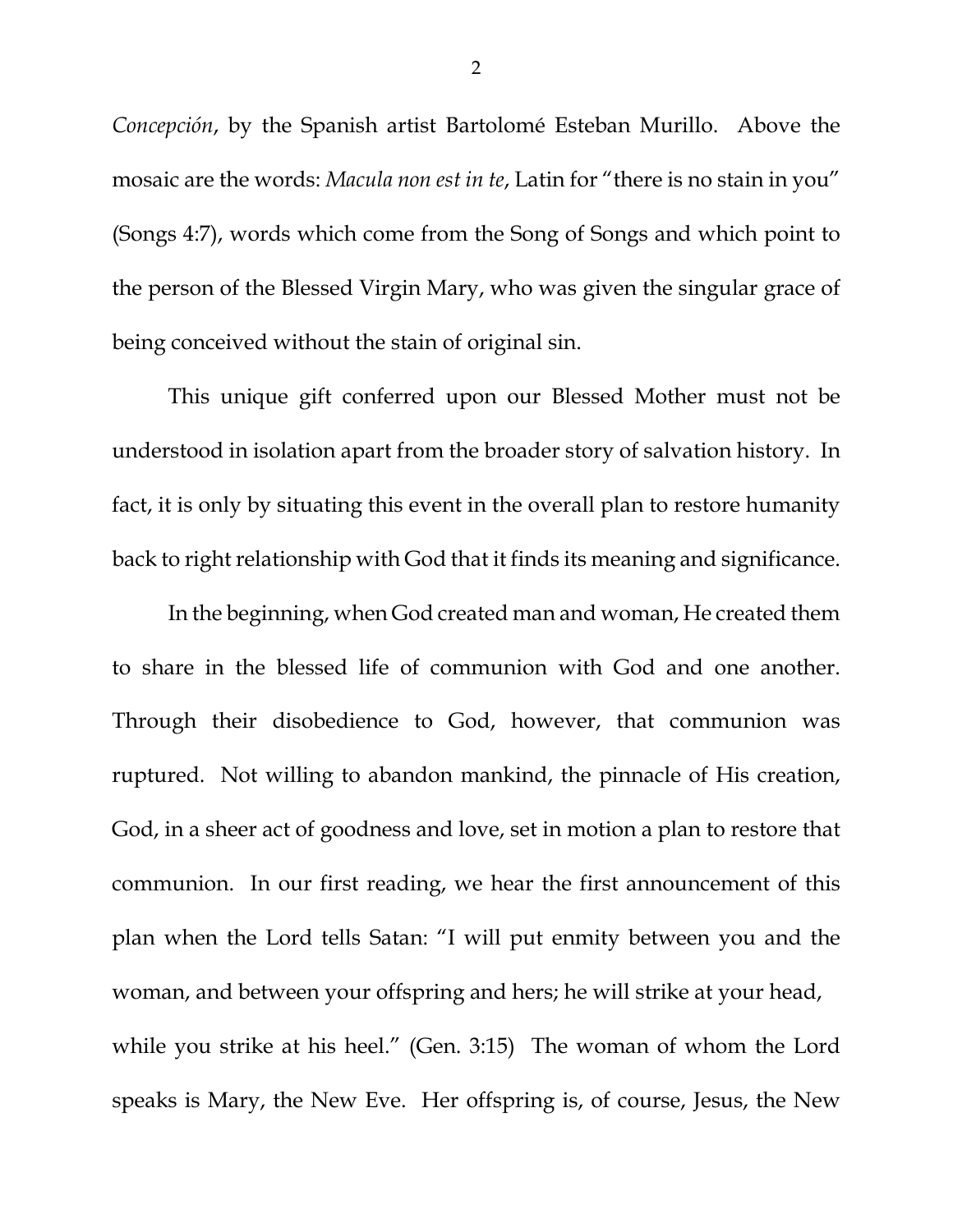Adam, who will destroy the power of sin and bring restoration to the communion lost by the first Adam and the first Eve in the Garden.

From this passage, we see the important role Mary will play in salvation history. Since she would give birth to the Son of God, who would become like us in all things but sin, it was fitting that she, as the vessel through which He would come into the world, should likewise be without sin. We see from this, therefore, how this dogma of the Immaculate Conception is not exclusively about Mary, but rather, is to be understood "in view of the merits of Jesus Christ, the Savior of the human race."[1](#page-1-0)

While Mary's role in salvation history was singular and unique, her life demonstrates the pattern by which the Lord continues to work to bring souls into communion with Him and one another. Just as He chose a human being to bring salvation to mankind, He continues to make use of human beings to share in His work of redemption. All are called to work for the building up of the Kingdom through the common priesthood of the baptized, but among the faithful, He chooses some men to share specifically in his ministerial priesthood by acting in the person of Christ, the Head.

As with the Blessed Virgin Mary, those chosen to the responsibility of the ministerial priesthood must never view their role in isolation apart from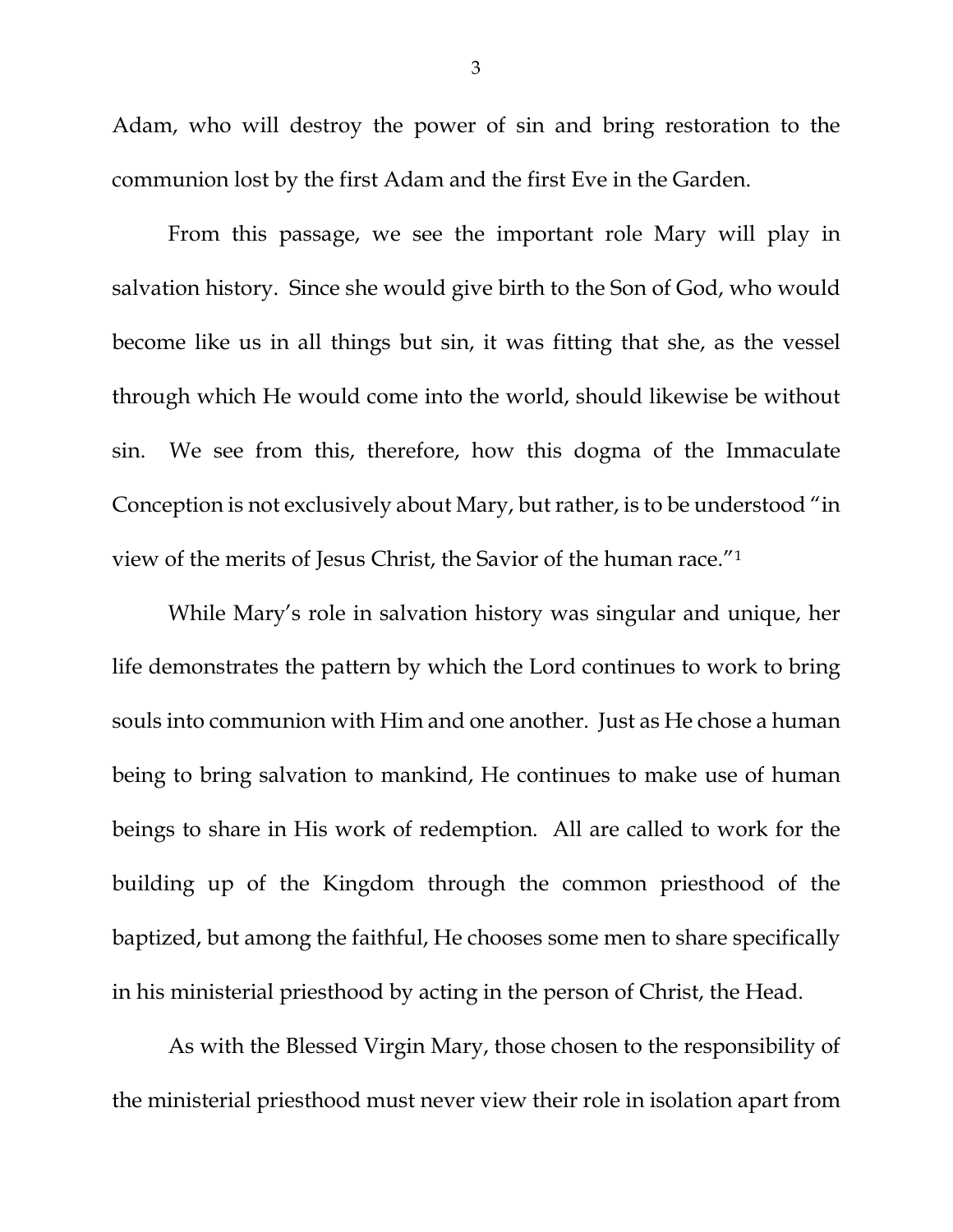the One who has called them to this ministry. As St. Paul reminds us in the Second Reading, all of God's adopted children have been chosen "so that we might exist for the praise of *His* glory" (Eph. 1:12), not our own. How much more should that apply to those called to share more intimately in His ministry as priests? In that regard, we are invited to call that reality to mind each evening when we recite Mary's *Magnificat* at Evening Prayer, saying: "My soul proclaims the greatness of the Lord, my spirit rejoices in God my Savior, for He has looked with favor on His lowly servant." (Luke 1:46)

As you men are about to take the next step toward priestly ministry by receiving the ministries of Lector and Acolyte this evening, I strongly encourage you to learn from the example of Mary, always seeking to point to Christ through your life and ministry, never using it as a means to draw attention to yourselves. It was pride that brought about the rupture of communion with God and one another. Pridefulness in ministry will likewise distance us from God and from the people to whom we are called to serve, so we must receive the gift of our vocation with a profound sense of humility and gratitude.

In a similar manner, you must see what you are receiving tonight as a gift to be cherished. There can be the temptation to see the reception of these

4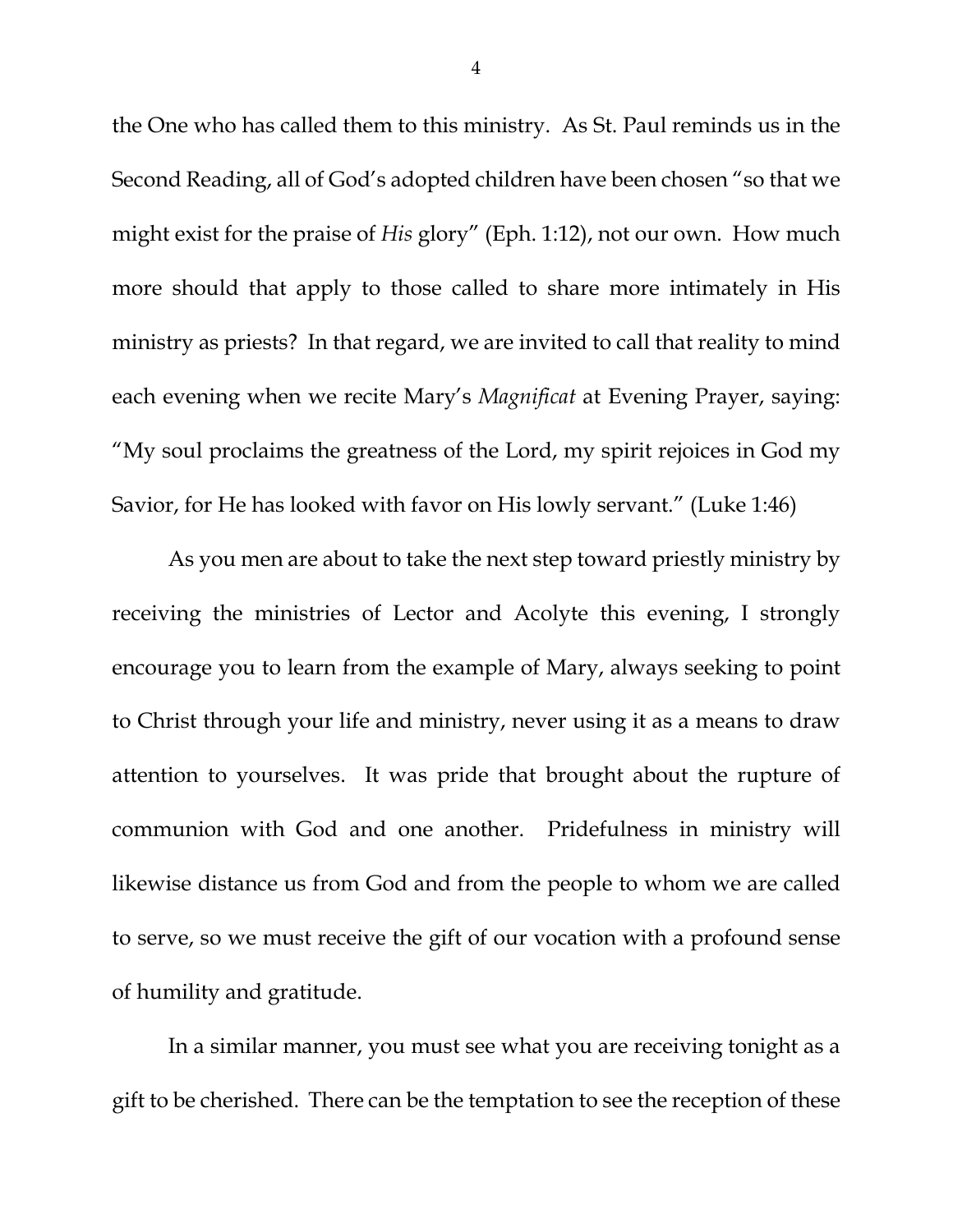ministries as just another set of hurdles to clear on the path toward the final goal of receiving the Sacrament of Holy Orders. The Church, however, would like for you to recognize with all humility the significance of these steps as fundamental and essential parts of the ministry that you are preparing to receive in Holy Orders.

Pope St. Paul VI, in a letter describing the norms for the restored order of the permanent diaconate, explains the importance of these two ministries, helping us to see how they are more than just a box to be checked as you move forward. He writes:

It is especially fitting that the ministries of lector and acolyte should be entrusted to those who, as candidates for the order of diaconate or priesthood, desire to devote themselves to God and to the Church in a special way. For the Church, which "does not cease to take the bread of life from the table of the word of God and the body of Christ and offer it to the faithful,"[2](#page-1-1) considers it to be very opportune that both by study and by gradual exercise of the ministry of the word and of the altar, candidates for sacred orders should, through intimate contact, understand and reflect upon the double aspect of the priestly office. Thus it comes about that the authenticity of the ministry shines out with the greatest effectiveness. In this way the candidates accede to sacred orders fully aware of their vocation, fervent in spirit serving the Lord,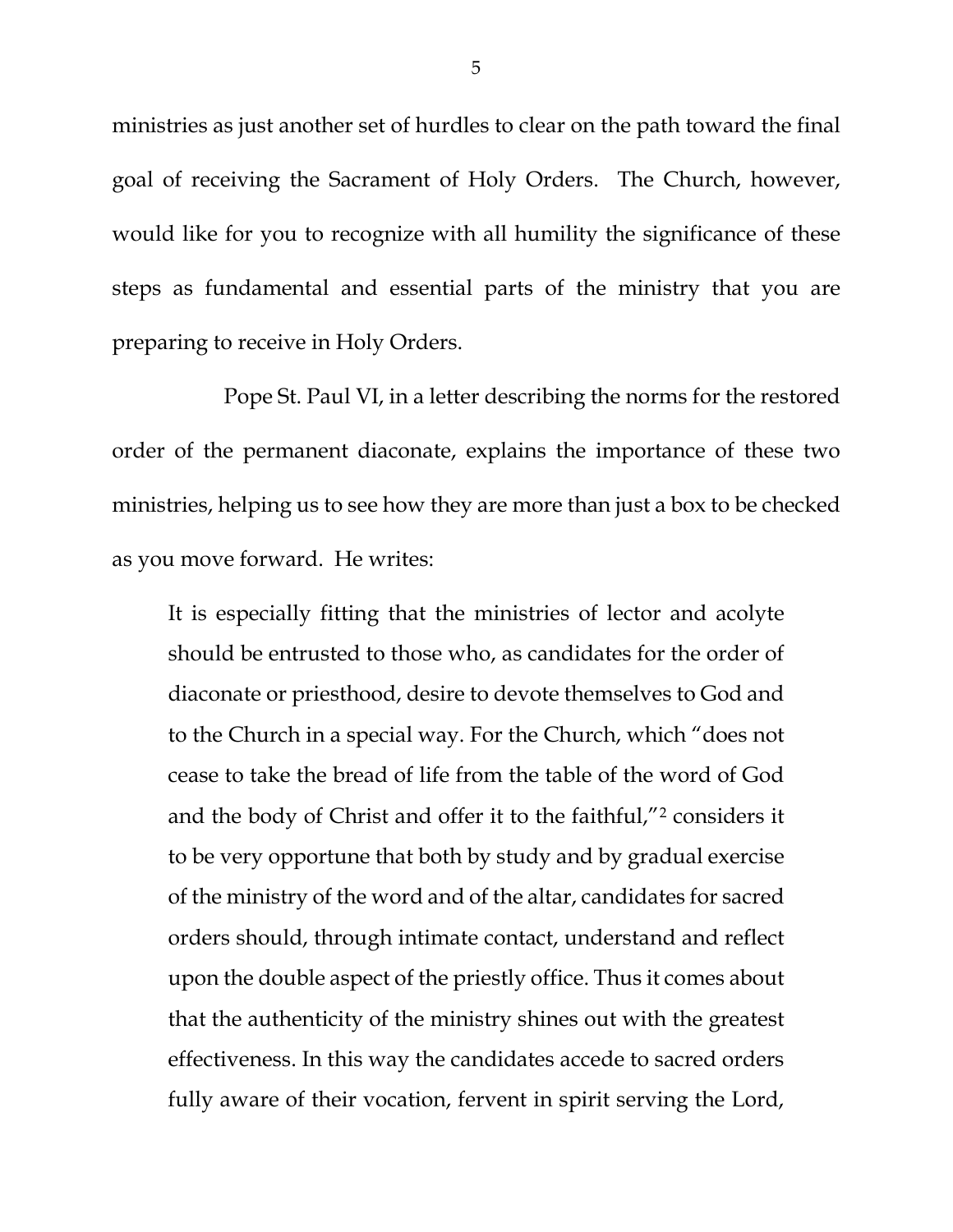constant in prayer and aware of the needs of the faithful (cf. Romans 12:11-13).[3](#page-1-2)

In receiving the Ministry of Lector, you are being given a privileged opportunity to prepare yourselves well for Holy Orders by already beginning to participate in the Church's mission of preaching the Gospel to the whole world.

You will take part in this mission in various ways, such as proclaiming the Word in the liturgical assembly, instructing people, young and old, in the faith, and spreading the message of salvation to those who have not yet heard it. By doing this, you will be inviting people to come to know Christ, the Word of God, who is the path that leads to eternal salvation. The dedication that you give to these tasks now will provide for rich soil from which your future ministry will bear abundant fruit in the lives of those whom you will serve.

To exercise the Ministry of Lector well is more than just acquiring knowledge of the Scriptures and gaining proficiency in proclaiming the Word. Not only are you passing on the Word of God, you must also be attentive in receiving Him into your hearts. It is therefore important for you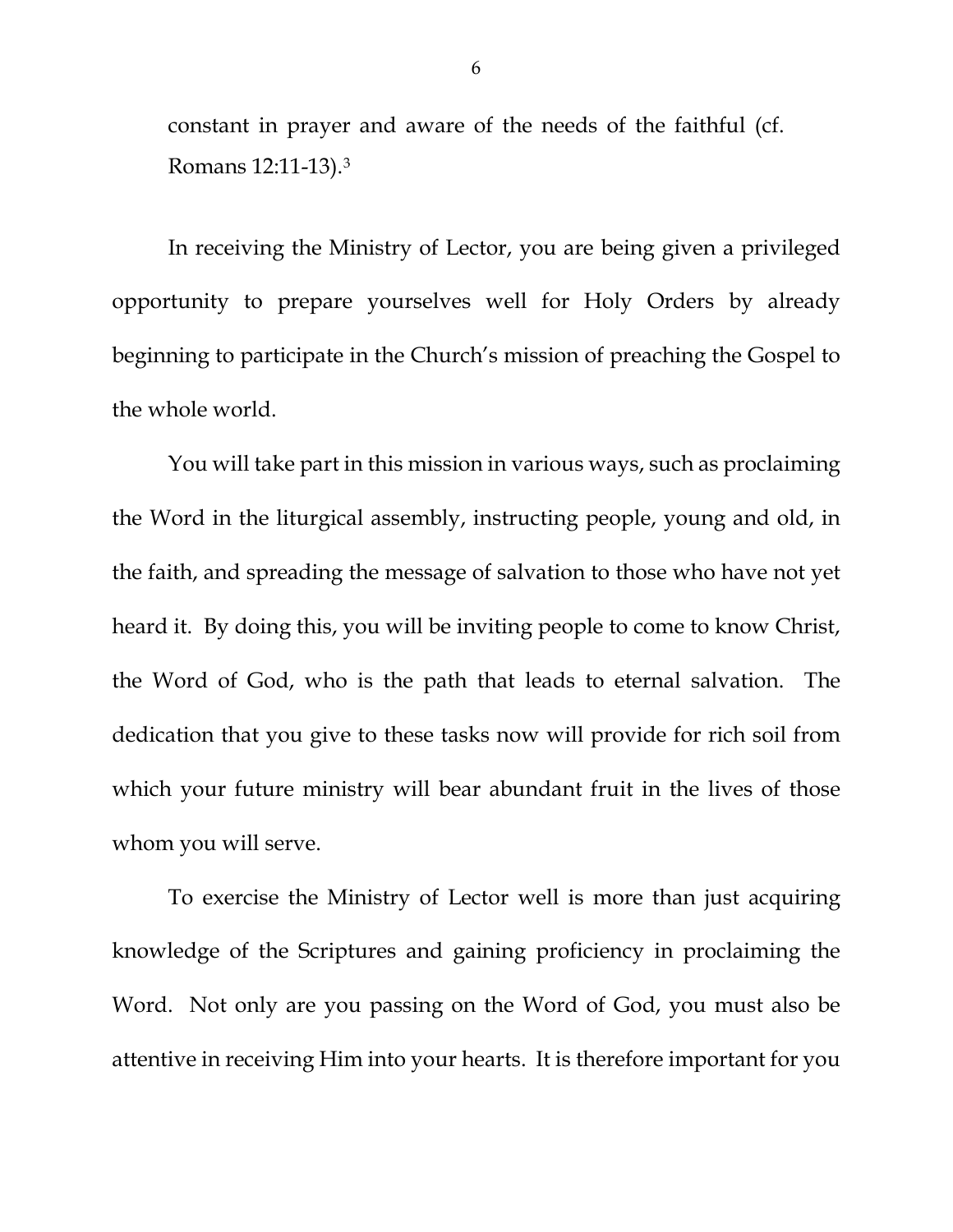to meditate on the Word constantly, deepening your love for the Sacred Scriptures daily. From that love will flow a more genuine proclamation that is rooted in a life that has been formed by the Word. Once again, we can turn to Mary, who, upon receiving the Good News, "kept all these things, reflecting on them in her heart." (Luke 2:19)

In receiving the Ministry of Acolyte, you are being given a privileged opportunity to prepare yourselves well for Holy Orders by becoming men who are more closely associated with the Eucharist. This will come about as you assist priests and deacons at the altar and as you distribute the Body and Blood of Christ to the faithful.

Once again, to exercise this ministry well is far more than just being proficient with the liturgical duties associated with being an acolyte. You are invited to strive to live more fully by the Lord's sacrifice and to be molded more perfectly in its likeness. In other words, your life should become more like that of Christ's who has come not to do His own will, but the will of the one who sent Him in a perfect sacrifice of obedience to the Father. As with the Ministry of Lector, the fruitfulness of your exercise of the Ministry of Acolyte will come from being more closely united to Christ through your Eucharistic piety. Personal prayer in the presence of the